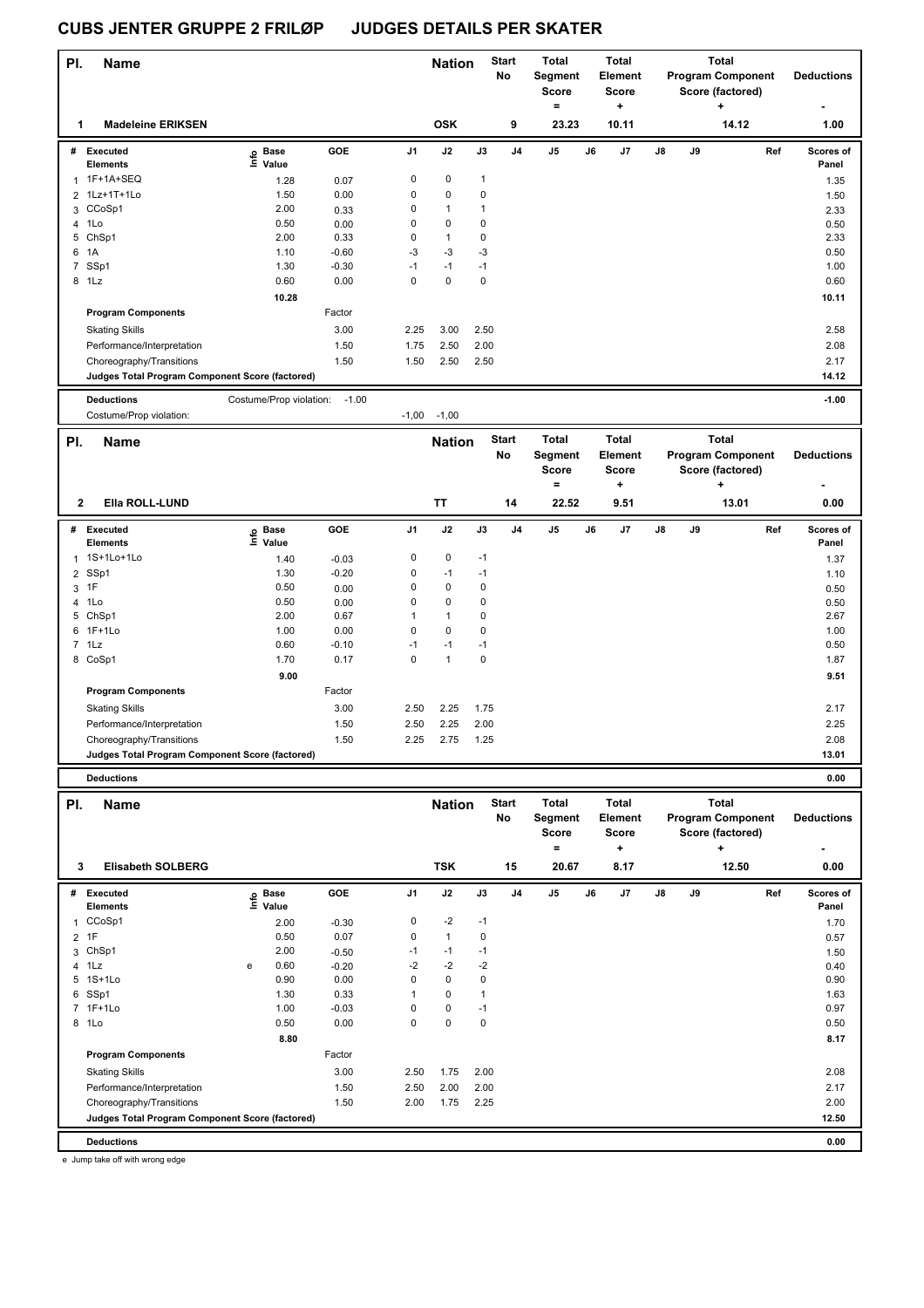| PI. | <b>Name</b>                                     |                              |                   |                | <b>Nation</b>  |              | <b>Start</b><br>No | <b>Total</b><br>Segment<br>Score |    | <b>Total</b><br>Element<br><b>Score</b> |    |    | <b>Total</b><br><b>Program Component</b><br>Score (factored) | <b>Deductions</b>  |
|-----|-------------------------------------------------|------------------------------|-------------------|----------------|----------------|--------------|--------------------|----------------------------------|----|-----------------------------------------|----|----|--------------------------------------------------------------|--------------------|
| 4   | <b>Andrea NILSEN</b>                            |                              |                   |                | <b>BKK</b>     |              | 3                  | $\equiv$<br>20.27                |    | ٠<br>9.88                               |    |    | ÷<br>11.39                                                   | ٠<br>1.00          |
| #   | <b>Executed</b><br><b>Elements</b>              | <b>Base</b><br>lnfo<br>Value | GOE               | J <sub>1</sub> | J2             | J3           | J <sub>4</sub>     | J <sub>5</sub>                   | J6 | J7                                      | J8 | J9 | Ref                                                          | Scores of<br>Panel |
|     | ChSp1                                           | 2.00                         | 1.00              | $\mathbf{1}$   | $\mathbf{1}$   | $\mathbf{1}$ |                    |                                  |    |                                         |    |    |                                                              | 3.00               |
|     | $2$ 2Lo                                         | 1.80                         | $-0.90$           | $-3$           | $-3$           | $-3$         |                    |                                  |    |                                         |    |    |                                                              | 0.90               |
|     | 3 1A+SEQ                                        | 0.88                         | $-0.40$           | $-2$           | $-2$           | $-2$         |                    |                                  |    |                                         |    |    |                                                              | 0.48               |
|     | 4 CoSp1                                         | 1.70                         | $-0.20$           | 0              | $-1$           | $-1$         |                    |                                  |    |                                         |    |    |                                                              | 1.50               |
|     | 5 2Lo+SEQ                                       | 1.44                         | $-0.90$           | -3             | $-3$           | -3           |                    |                                  |    |                                         |    |    |                                                              | 0.54               |
|     | 6 1F                                            | 0.50                         | 0.13              | $\mathbf 0$    | $\overline{2}$ | $\mathbf 0$  |                    |                                  |    |                                         |    |    |                                                              | 0.63               |
|     | 7 1A                                            | 1.10                         | $-0.07$           | $\mathbf 0$    | $-1$           | 0            |                    |                                  |    |                                         |    |    |                                                              | 1.03               |
|     | 8 CCoSp1                                        | 2.00                         | $-0.20$           | $-1$           | $\pmb{0}$      | $-1$         |                    |                                  |    |                                         |    |    |                                                              | 1.80               |
|     |                                                 | 11.42                        |                   |                |                |              |                    |                                  |    |                                         |    |    |                                                              | 9.88               |
|     | <b>Program Components</b>                       |                              | Factor            |                |                |              |                    |                                  |    |                                         |    |    |                                                              |                    |
|     | <b>Skating Skills</b>                           |                              | 3.00              | 1.75           | 2.00           | 2.00         |                    |                                  |    |                                         |    |    |                                                              | 1.92               |
|     | Performance/Interpretation                      |                              | 1.50              | 2.00           | 1.75           | 2.00         |                    |                                  |    |                                         |    |    |                                                              | 1.92               |
|     | Choreography/Transitions                        |                              | 1.50              | 1.50           | 2.25           | 1.75         |                    |                                  |    |                                         |    |    |                                                              | 1.83               |
|     | Judges Total Program Component Score (factored) |                              |                   |                |                |              |                    |                                  |    |                                         |    |    |                                                              | 11.39              |
|     | <b>Deductions</b>                               |                              | $-1.00$<br>Falls: |                |                |              |                    |                                  |    |                                         |    |    |                                                              | $-1.00$            |

| PI.          | <b>Name</b>                                     |                            |            |                | <b>Nation</b> |      | <b>Start</b><br><b>No</b> | <b>Total</b><br>Segment<br><b>Score</b><br>$=$ |    | <b>Total</b><br>Element<br><b>Score</b><br>÷ |    |    | <b>Total</b><br><b>Program Component</b><br>Score (factored)<br>÷ | <b>Deductions</b>  |
|--------------|-------------------------------------------------|----------------------------|------------|----------------|---------------|------|---------------------------|------------------------------------------------|----|----------------------------------------------|----|----|-------------------------------------------------------------------|--------------------|
| 5            | <b>Isabella BRUNVALL</b>                        |                            |            |                | <b>BKK</b>    |      | 10                        | 19.99                                          |    | 7.63                                         |    |    | 12.36                                                             | 0.00               |
| #            | Executed<br><b>Elements</b>                     | e Base<br>E Value<br>Value | <b>GOE</b> | J <sub>1</sub> | J2            | J3   | J <sub>4</sub>            | J <sub>5</sub>                                 | J6 | J7                                           | J8 | J9 | Ref                                                               | Scores of<br>Panel |
| $\mathbf{1}$ | $1A+1T$                                         | 1.50                       | $-0.13$    | $-1$           | 0             | $-1$ |                           |                                                |    |                                              |    |    |                                                                   | 1.37               |
|              | 2 1Lz+1Lo+1Lo                                   | 1.60                       | 0.00       | 0              | 0             | 0    |                           |                                                |    |                                              |    |    |                                                                   | 1.60               |
|              | 3 CCoSp1                                        | 2.00                       | 0.17       | 0              | $\mathbf{1}$  | 0    |                           |                                                |    |                                              |    |    |                                                                   | 2.17               |
|              | 4 1A                                            | 1.10                       | $-0.40$    | $-2$           | $-2$          | $-2$ |                           |                                                |    |                                              |    |    |                                                                   | 0.70               |
|              | $5 \, 2S <$                                     | 1.00                       | $-0.53$    | $-2$           | $-3$          | -3   |                           |                                                |    |                                              |    |    |                                                                   | 0.47               |
|              | 6 chsp0                                         | 0.00                       | 0.00       |                |               |      |                           |                                                |    |                                              |    |    |                                                                   | 0.00               |
|              | 7 2S<<+SEQ                                      | 0.32                       | $-0.30$    | $-3$           | $-3$          | $-3$ |                           |                                                |    |                                              |    |    |                                                                   | 0.02               |
|              | 8 SSp1                                          | 1.30                       | 0.00       | 0              | 0             | 0    |                           |                                                |    |                                              |    |    |                                                                   | 1.30               |
|              |                                                 | 8.82                       |            |                |               |      |                           |                                                |    |                                              |    |    |                                                                   | 7.63               |
|              | <b>Program Components</b>                       |                            | Factor     |                |               |      |                           |                                                |    |                                              |    |    |                                                                   |                    |
|              | <b>Skating Skills</b>                           |                            | 3.00       | 2.25           | 2.50          | 1.50 |                           |                                                |    |                                              |    |    |                                                                   | 2.08               |
|              | Performance/Interpretation                      |                            | 1.50       | 2.50           | 2.25          | 1.25 |                           |                                                |    |                                              |    |    |                                                                   | 2.00               |
|              | Choreography/Transitions                        |                            | 1.50       | 2.50           | 2.25          | 1.50 |                           |                                                |    |                                              |    |    |                                                                   | 2.08               |
|              | Judges Total Program Component Score (factored) |                            |            |                |               |      |                           |                                                |    |                                              |    |    |                                                                   | 12.36              |
|              | <b>Deductions</b>                               |                            |            |                |               |      |                           |                                                |    |                                              |    |    |                                                                   | 0.00               |

< Under-rotated jump << Downgraded jump

| PI.            | <b>Name</b>                                     |                            |         |                | <b>Nation</b> |      | <b>Start</b><br>No | <b>Total</b><br>Segment<br><b>Score</b><br>$=$ |    | Total<br>Element<br><b>Score</b><br>÷ |    |    | <b>Total</b><br><b>Program Component</b><br>Score (factored)<br>÷ | <b>Deductions</b><br>۰ |
|----------------|-------------------------------------------------|----------------------------|---------|----------------|---------------|------|--------------------|------------------------------------------------|----|---------------------------------------|----|----|-------------------------------------------------------------------|------------------------|
| 6              | <b>Amalie EVENSEN</b>                           |                            |         |                | SIL           |      | 8                  | 19.89                                          |    | 8.77                                  |    |    | 11.12                                                             | 0.00                   |
| #              | Executed<br><b>Elements</b>                     | e Base<br>E Value<br>Value | GOE     | J <sub>1</sub> | J2            | J3   | J <sub>4</sub>     | J <sub>5</sub>                                 | J6 | J7                                    | J8 | J9 | Ref                                                               | Scores of<br>Panel     |
| $\mathbf{1}$   | 1Lo                                             | 0.50                       | 0.20    | 1              | 1             | 1    |                    |                                                |    |                                       |    |    |                                                                   | 0.70                   |
| $\overline{2}$ | 1A<                                             | 0.80                       | $-0.47$ | $-2$           | $-3$          | $-2$ |                    |                                                |    |                                       |    |    |                                                                   | 0.33                   |
|                | 3 LSp1                                          | 1.50                       | $-0.20$ | $-1$           | $-1$          | 0    |                    |                                                |    |                                       |    |    |                                                                   | 1.30                   |
|                | 4 1Lz                                           | 0.60                       | $-0.03$ | 0              | 0             | $-1$ |                    |                                                |    |                                       |    |    |                                                                   | 0.57                   |
| 5              | ChSp1                                           | 2.00                       | $-0.50$ | 0              | $-1$          | $-2$ |                    |                                                |    |                                       |    |    |                                                                   | 1.50                   |
| 6              | CCoSp1                                          | 2.00                       | $-0.20$ | 0              | $-1$          | $-1$ |                    |                                                |    |                                       |    |    |                                                                   | 1.80                   |
|                | 7 1F+1Lo+1Lo                                    | 1.50                       | 0.00    | 0              | 0             | 0    |                    |                                                |    |                                       |    |    |                                                                   | 1.50                   |
|                | 8 1F+1Lo                                        | 1.00                       | 0.07    | 1              | 0             | 0    |                    |                                                |    |                                       |    |    |                                                                   | 1.07                   |
|                |                                                 | 9.90                       |         |                |               |      |                    |                                                |    |                                       |    |    |                                                                   | 8.77                   |
|                | <b>Program Components</b>                       |                            | Factor  |                |               |      |                    |                                                |    |                                       |    |    |                                                                   |                        |
|                | <b>Skating Skills</b>                           |                            | 3.00    | 2.25           | 1.75          | 2.25 |                    |                                                |    |                                       |    |    |                                                                   | 2.08                   |
|                | Performance/Interpretation                      |                            | 1.50    | 2.25           | 1.25          | 2.00 |                    |                                                |    |                                       |    |    |                                                                   | 1.83                   |
|                | Choreography/Transitions                        |                            | 1.50    | 1.75           | 0.75          | 1.75 |                    |                                                |    |                                       |    |    |                                                                   | 1.42                   |
|                | Judges Total Program Component Score (factored) |                            |         |                |               |      |                    |                                                |    |                                       |    |    |                                                                   | 11.12                  |
|                | <b>Deductions</b>                               |                            |         |                |               |      |                    |                                                |    |                                       |    |    |                                                                   | 0.00                   |

< Under-rotated jump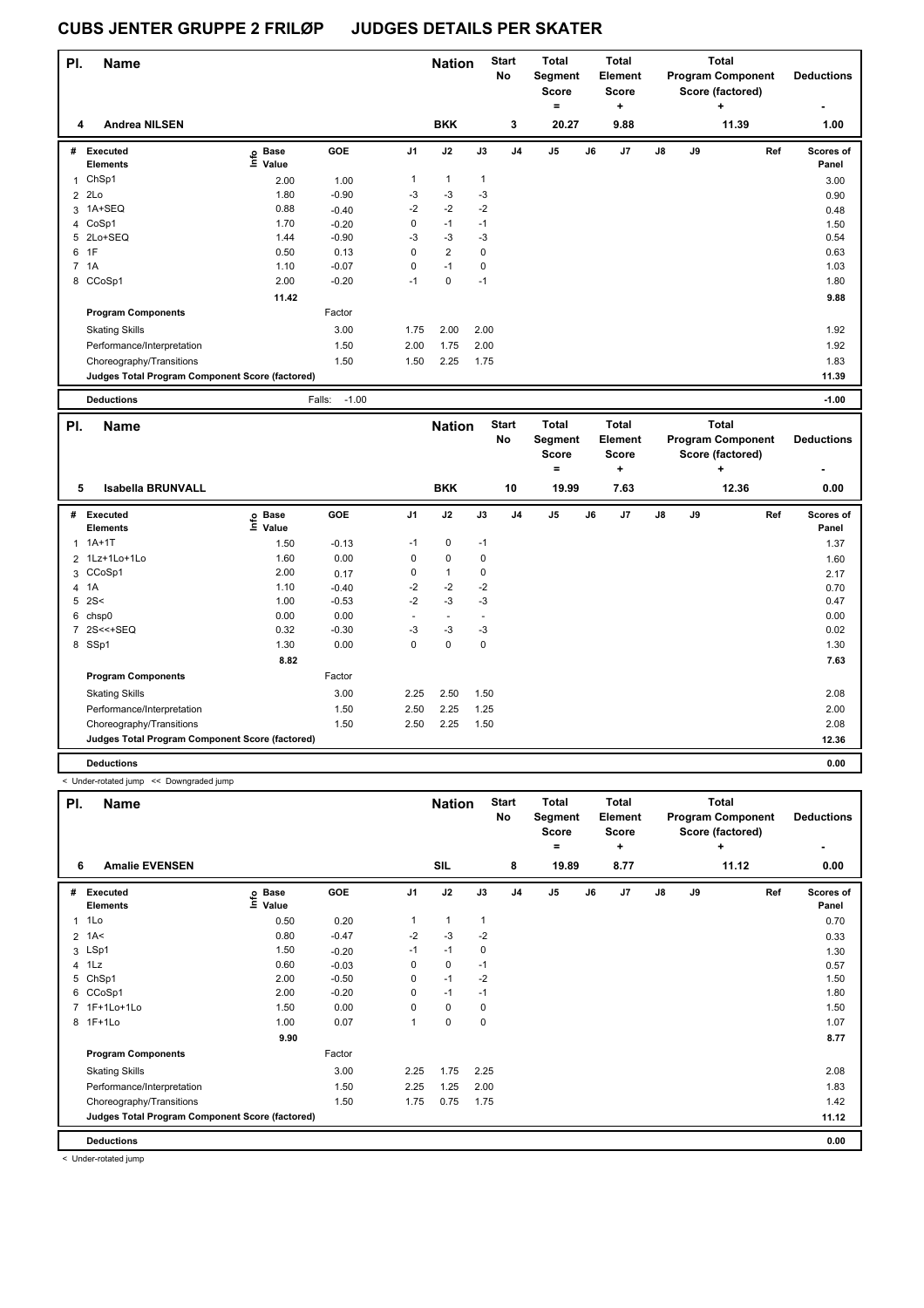| PI. | <b>Name</b>                                     |                   |         |                | <b>Nation</b> |              | <b>Start</b><br>No | <b>Total</b><br>Segment<br><b>Score</b> |    | Total<br>Element<br><b>Score</b> |    |    | <b>Total</b><br><b>Program Component</b><br>Score (factored) | <b>Deductions</b>  |
|-----|-------------------------------------------------|-------------------|---------|----------------|---------------|--------------|--------------------|-----------------------------------------|----|----------------------------------|----|----|--------------------------------------------------------------|--------------------|
|     |                                                 |                   |         |                |               |              |                    | $=$                                     |    | $\ddot{}$                        |    |    | ٠                                                            |                    |
| 7   | <b>Emily NATHAN</b>                             |                   |         |                | <b>OSK</b>    |              | 13                 | 19.52                                   |    | 7.51                             |    |    | 12.01                                                        | 0.00               |
| #   | Executed<br><b>Elements</b>                     | e Base<br>E Value | GOE     | J <sub>1</sub> | J2            | J3           | J <sub>4</sub>     | J <sub>5</sub>                          | J6 | J <sub>7</sub>                   | J8 | J9 | Ref                                                          | Scores of<br>Panel |
| 1   | $1Lz+1A<$                                       | 1.40              | $-0.33$ | $-2$           | $-1$          | $-2$         |                    |                                         |    |                                  |    |    |                                                              | 1.07               |
|     | 2 1Lo+1Lo+1Lo                                   | 1.50              | 0.07    | 0              | $\mathbf 0$   | $\mathbf{1}$ |                    |                                         |    |                                  |    |    |                                                              | 1.57               |
|     | 3 CSSp1                                         | 1.90              | $-0.30$ | $-2$           | $-1$          | $\mathbf 0$  |                    |                                         |    |                                  |    |    |                                                              | 1.60               |
|     | 4 ChSp0                                         | 0.00              | 0.00    |                |               |              |                    |                                         |    |                                  |    |    |                                                              | 0.00               |
|     | 5 1F                                            | 0.50              | 0.00    | 0              | $\mathbf 0$   | 0            |                    |                                         |    |                                  |    |    |                                                              | 0.50               |
| 6   | 1Lo                                             | 0.50              | $-0.03$ | 0              | $\mathbf 0$   | $-1$         |                    |                                         |    |                                  |    |    |                                                              | 0.47               |
|     | $7$ 1 Lz                                        | 0.60              | 0.00    | 0              | $\pmb{0}$     | 0            |                    |                                         |    |                                  |    |    |                                                              | 0.60               |
|     | 8 CCoSp1                                        | 2.00              | $-0.30$ | 0              | $-1$          | $-2$         |                    |                                         |    |                                  |    |    |                                                              | 1.70               |
|     |                                                 | 8.40              |         |                |               |              |                    |                                         |    |                                  |    |    |                                                              | 7.51               |
|     | <b>Program Components</b>                       |                   | Factor  |                |               |              |                    |                                         |    |                                  |    |    |                                                              |                    |
|     | <b>Skating Skills</b>                           |                   | 3.00    | 2.00           | 1.75          | 1.75         |                    |                                         |    |                                  |    |    |                                                              | 1.83               |
|     | Performance/Interpretation                      |                   | 1.50    | 2.25           | 2.25          | 2.00         |                    |                                         |    |                                  |    |    |                                                              | 2.17               |
|     | Choreography/Transitions                        |                   | 1.50    | 2.00           | 2.25          | 2.25         |                    |                                         |    |                                  |    |    |                                                              | 2.17               |
|     | Judges Total Program Component Score (factored) |                   |         |                |               |              |                    |                                         |    |                                  |    |    |                                                              | 12.01              |
|     | <b>Deductions</b>                               |                   |         |                |               |              |                    |                                         |    |                                  |    |    |                                                              | 0.00               |

< Under-rotated jump

|     | anaan rawwa jamp                                |   |                      |         |                |               |      |                    |                                         |    |                                  |               |    |                                                              |                    |
|-----|-------------------------------------------------|---|----------------------|---------|----------------|---------------|------|--------------------|-----------------------------------------|----|----------------------------------|---------------|----|--------------------------------------------------------------|--------------------|
| PI. | Name                                            |   |                      |         |                | <b>Nation</b> |      | <b>Start</b><br>No | <b>Total</b><br>Segment<br><b>Score</b> |    | Total<br>Element<br><b>Score</b> |               |    | <b>Total</b><br><b>Program Component</b><br>Score (factored) | <b>Deductions</b>  |
|     |                                                 |   |                      |         |                |               |      |                    | ۰                                       |    | ÷                                |               |    | ٠                                                            |                    |
| 8   | <b>Ingrid Morken LOFTHUS</b>                    |   |                      |         |                | ΟI            |      | 11                 | 16.70                                   |    | 7.33                             |               |    | 9.37                                                         | 0.00               |
| #   | Executed<br><b>Elements</b>                     | e | <b>Base</b><br>Value | GOE     | J <sub>1</sub> | J2            | J3   | J <sub>4</sub>     | J5                                      | J6 | J7                               | $\mathsf{J}8$ | J9 | Ref                                                          | Scores of<br>Panel |
| 1   | 1F+1Lo<<+1F                                     |   | 1.00                 | $-0.17$ | $-1$           | $-2$          | $-2$ |                    |                                         |    |                                  |               |    |                                                              | 0.83               |
|     | 2 CoSp1                                         |   | 1.70                 | $-0.10$ | 0              | $-1$          | 0    |                    |                                         |    |                                  |               |    |                                                              | 1.60               |
| 3   | 1Lz+1Lo                                         | e | 1.10                 | $-0.27$ | $-2$           | $-3$          | $-3$ |                    |                                         |    |                                  |               |    |                                                              | 0.83               |
|     | 4 1Lo                                           |   | 0.50                 | $-0.07$ | 0              | $-1$          | $-1$ |                    |                                         |    |                                  |               |    |                                                              | 0.43               |
| 5   | ChSp1                                           |   | 2.00                 | $-0.33$ | 0              | $-1$          | $-1$ |                    |                                         |    |                                  |               |    |                                                              | 1.67               |
|     | 6 USp1                                          |   | 1.20                 | 0.00    | 0              | $\mathbf 0$   | 0    |                    |                                         |    |                                  |               |    |                                                              | 1.20               |
|     | $7$ 1 Lz                                        | e | 0.60                 | $-0.23$ | $-2$           | $-2$          | -3   |                    |                                         |    |                                  |               |    |                                                              | 0.37               |
| 8   | 1F                                              |   | 0.50                 | $-0.10$ | 0              | $-1$          | $-2$ |                    |                                         |    |                                  |               |    |                                                              | 0.40               |
|     |                                                 |   | 8.60                 |         |                |               |      |                    |                                         |    |                                  |               |    |                                                              | 7.33               |
|     | <b>Program Components</b>                       |   |                      | Factor  |                |               |      |                    |                                         |    |                                  |               |    |                                                              |                    |
|     | <b>Skating Skills</b>                           |   |                      | 3.00    | 1.75           | 1.25          | 1.75 |                    |                                         |    |                                  |               |    |                                                              | 1.58               |
|     | Performance/Interpretation                      |   |                      | 1.50    | 1.50           | 0.75          | 1.75 |                    |                                         |    |                                  |               |    |                                                              | 1.33               |
|     | Choreography/Transitions                        |   |                      | 1.50    | 1.75           | 1.25          | 2.25 |                    |                                         |    |                                  |               |    |                                                              | 1.75               |
|     | Judges Total Program Component Score (factored) |   |                      |         |                |               |      |                    |                                         |    |                                  |               |    |                                                              | 9.37               |
|     | <b>Deductions</b>                               |   |                      |         |                |               |      |                    |                                         |    |                                  |               |    |                                                              | 0.00               |

<< Downgraded jump e Jump take off with wrong edge

| PI.            | Name                                            |                   |         |                | <b>Nation</b> |             | <b>Start</b><br><b>No</b> | <b>Total</b><br>Segment<br><b>Score</b><br>۰ |    | <b>Total</b><br>Element<br><b>Score</b><br>÷ |    |    | <b>Total</b><br><b>Program Component</b><br>Score (factored)<br>٠ | <b>Deductions</b>  |
|----------------|-------------------------------------------------|-------------------|---------|----------------|---------------|-------------|---------------------------|----------------------------------------------|----|----------------------------------------------|----|----|-------------------------------------------------------------------|--------------------|
| 9              | Selina Kjærem ELLINGSEN                         |                   |         |                | <b>MKK</b>    |             | 1                         | 16.51                                        |    | 7.63                                         |    |    | 8.88                                                              | 0.00               |
| #              | <b>Executed</b><br><b>Elements</b>              | e Base<br>E Value | GOE     | J <sub>1</sub> | J2            | J3          | J <sub>4</sub>            | J <sub>5</sub>                               | J6 | J <sub>7</sub>                               | J8 | J9 | Ref                                                               | Scores of<br>Panel |
| 1              | 1F+1Lo+1T                                       | 1.40              | $-0.07$ | 0              | $-1$          | $-1$        |                           |                                              |    |                                              |    |    |                                                                   | 1.33               |
|                | 2 CUSp1                                         | 1.70              | $-0.80$ | $-3$           | $-3$          | $-2$        |                           |                                              |    |                                              |    |    |                                                                   | 0.90               |
| 3              | 1A                                              | 1.10              | $-0.60$ | $-3$           | $-3$          | $-3$        |                           |                                              |    |                                              |    |    |                                                                   | 0.50               |
| 4              | ChSp1                                           | 2.00              | 0.00    | 0              | 0             | 0           |                           |                                              |    |                                              |    |    |                                                                   | 2.00               |
| 5              | SSp1                                            | 1.30              | $-0.10$ | 0              | $-1$          | 0           |                           |                                              |    |                                              |    |    |                                                                   | 1.20               |
| 6              | 1A                                              | 1.10              | $-0.40$ | $-2$           | $-2$          | $-2$        |                           |                                              |    |                                              |    |    |                                                                   | 0.70               |
| $\overline{7}$ | 1F                                              | 0.50              | 0.00    | 0              | $\mathbf 0$   | 0           |                           |                                              |    |                                              |    |    |                                                                   | 0.50               |
| 8              | 1Lo                                             | 0.50              | 0.00    | 0              | 0             | $\mathbf 0$ |                           |                                              |    |                                              |    |    |                                                                   | 0.50               |
|                |                                                 | 9.60              |         |                |               |             |                           |                                              |    |                                              |    |    |                                                                   | 7.63               |
|                | <b>Program Components</b>                       |                   | Factor  |                |               |             |                           |                                              |    |                                              |    |    |                                                                   |                    |
|                | <b>Skating Skills</b>                           |                   | 3.00    | 1.25           | 1.50          | 1.50        |                           |                                              |    |                                              |    |    |                                                                   | 1.42               |
|                | Performance/Interpretation                      |                   | 1.50    | 1.25           | 1.50          | 1.75        |                           |                                              |    |                                              |    |    |                                                                   | 1.50               |
|                | Choreography/Transitions                        |                   | 1.50    | 1.25           | 1.50          | 2.00        |                           |                                              |    |                                              |    |    |                                                                   | 1.58               |
|                | Judges Total Program Component Score (factored) |                   |         |                |               |             |                           |                                              |    |                                              |    |    |                                                                   | 8.88               |
|                | <b>Deductions</b>                               |                   |         |                |               |             |                           |                                              |    |                                              |    |    |                                                                   | 0.00               |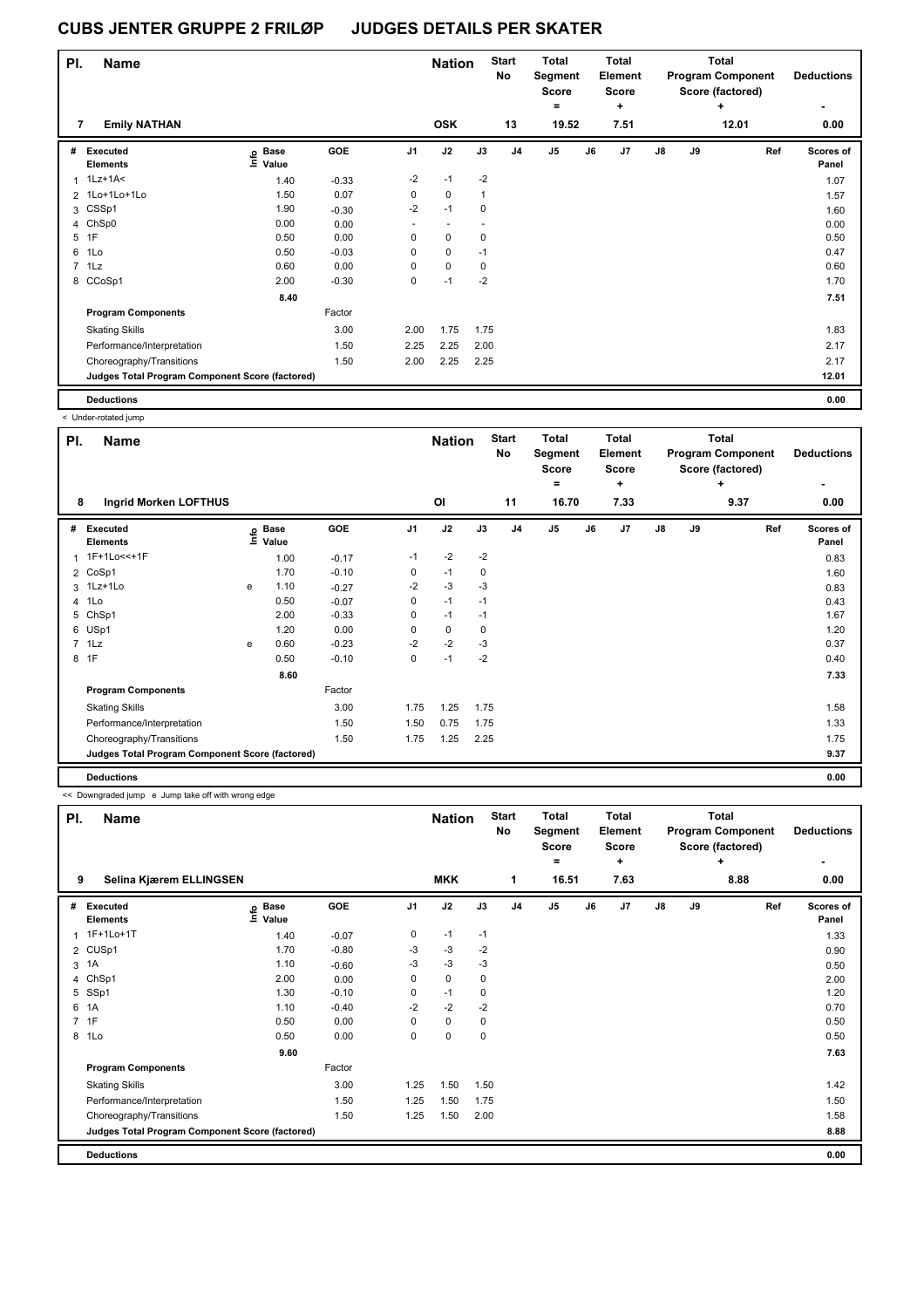| PI. | <b>Name</b>                                            |                                  |                      |                | <b>Nation</b> |             | <b>Start</b><br><b>No</b> | <b>Total</b><br>Segment<br><b>Score</b><br>$\equiv$ | <b>Total</b><br>Element<br><b>Score</b><br>$\ddot{}$ |               |        | <b>Total</b><br><b>Program Component</b><br>Score (factored) | <b>Deductions</b>  |
|-----|--------------------------------------------------------|----------------------------------|----------------------|----------------|---------------|-------------|---------------------------|-----------------------------------------------------|------------------------------------------------------|---------------|--------|--------------------------------------------------------------|--------------------|
| 10  | <b>Helene Gude SMÅGE</b>                               |                                  |                      |                | <b>BKK</b>    |             | $\overline{7}$            | 16.45                                               | 8.44                                                 |               |        | 8.01                                                         | 0.00               |
| #   | Executed<br><b>Elements</b>                            | <b>Base</b><br>e Base<br>E Value | GOE                  | J <sub>1</sub> | J2            | J3          | J <sub>4</sub>            | J <sub>5</sub>                                      | J6<br>J7                                             | $\mathsf{J}8$ | J9     | Ref                                                          | Scores of<br>Panel |
|     | 1 ChSp1                                                | 2.00                             | $-0.17$              | 0              | 0             | $-1$        |                           |                                                     |                                                      |               |        |                                                              | 1.83               |
|     | 2 CCoSp1                                               | 2.00                             | $-0.60$              | $-2$           | $-2$          | $-2$        |                           |                                                     |                                                      |               |        |                                                              | 1.40               |
| 3   | 1F                                                     | 0.50                             | $-0.03$              | 0              | 0             | $-1$        |                           |                                                     |                                                      |               |        |                                                              | 0.47               |
| 4   | 1Lo                                                    | 0.50                             | $-0.03$              | 0              | $\mathbf 0$   | $-1$        |                           |                                                     |                                                      |               |        |                                                              | 0.47               |
| 5   | 1F+1Lo+1Lo                                             | 1.50                             | $-0.10$              | 0              | $-1$          | $-2$        |                           |                                                     |                                                      |               |        |                                                              | 1.40               |
| 6   | 1Lz+1Lo                                                | 1.10                             | $-0.10$              | $-1$           | $-1$          | $-1$        |                           |                                                     |                                                      |               |        |                                                              | 1.00               |
|     | $7$ 1 Lz                                               | 0.60                             | $-0.03$              | $\Omega$       | $\mathbf 0$   | $-1$        |                           |                                                     |                                                      |               |        |                                                              | 0.57               |
|     | 8 SSp1                                                 | 1.30                             | 0.00                 | 0              | $\mathbf 0$   | $\mathbf 0$ |                           |                                                     |                                                      |               |        |                                                              | 1.30               |
|     |                                                        | 9.50                             |                      |                |               |             |                           |                                                     |                                                      |               |        |                                                              | 8.44               |
|     | <b>Program Components</b>                              |                                  | Factor               |                |               |             |                           |                                                     |                                                      |               |        |                                                              |                    |
|     | <b>Skating Skills</b>                                  |                                  | 3.00                 | 1.75           | 1.25          | 1.25        |                           |                                                     |                                                      |               |        |                                                              | 1.42               |
|     | Performance/Interpretation                             |                                  | 1.50                 | 1.00           | 1.00          | 1.25        |                           |                                                     |                                                      |               |        |                                                              | 1.08               |
|     | Choreography/Transitions                               |                                  | 1.50                 | 1.50           | 1.50          | 1.25        |                           |                                                     |                                                      |               |        |                                                              | 1.42               |
|     | <b>Judges Total Program Component Score (factored)</b> |                                  |                      |                |               |             |                           |                                                     |                                                      |               |        |                                                              | 8.01               |
|     | <b>Deductions</b>                                      |                                  |                      |                |               |             |                           |                                                     |                                                      |               |        |                                                              | 0.00               |
| PI. | <b>Name</b>                                            |                                  |                      |                | <b>Nation</b> |             | <b>Start</b><br><b>No</b> | Total<br>Segment<br><b>Score</b>                    | Total<br><b>Element</b><br><b>Score</b>              |               |        | <b>Total</b><br><b>Program Component</b><br>Score (factored) | <b>Deductions</b>  |
|     |                                                        |                                  |                      |                |               |             |                           | $\equiv$                                            | +                                                    |               |        | ÷                                                            |                    |
| 11  | Zelda FRASER                                           |                                  |                      |                | <b>AKK</b>    |             | 17                        | 16.22                                               | 7.84                                                 |               |        | 8.38                                                         | 0.00               |
|     | $\theta$ $\theta$ $\theta$                             |                                  | $\sim$ $\sim$ $\sim$ |                | $\sim$        |             |                           |                                                     | $\overline{a}$                                       | $\sim$        | $\sim$ | - -                                                          |                    |

| # Executed<br><b>Elements</b>                   | Base<br>lnfo<br>Value | <b>GOE</b> | J <sub>1</sub> | J2   | J3          | J <sub>4</sub> | J <sub>5</sub> | J6 | J7 | $\mathsf{J}8$ | J9 | Ref | Scores of<br>Panel |
|-------------------------------------------------|-----------------------|------------|----------------|------|-------------|----------------|----------------|----|----|---------------|----|-----|--------------------|
| $1 \t1A$                                        | 1.10                  | $-0.53$    | $-2$           | $-3$ | -3          |                |                |    |    |               |    |     | 0.57               |
| 2 1F                                            | 0.50                  | 0.00       | 0              | 0    | $\mathbf 0$ |                |                |    |    |               |    |     | 0.50               |
| 3 USp1                                          | 1.20                  | 0.00       | $\mathbf 0$    | 0    | 0           |                |                |    |    |               |    |     | 1.20               |
| 4 ChSp1                                         | 2.00                  | $-0.83$    | $-1$           | $-2$ | $-2$        |                |                |    |    |               |    |     | 1.17               |
| 5 1A+1Lo                                        | 1.60                  | 0.00       | 0              | 0    | $\mathbf 0$ |                |                |    |    |               |    |     | 1.60               |
| 6 1F+1T+1Lo                                     | 1.40                  | $-0.07$    | $-1$           | 0    | $-1$        |                |                |    |    |               |    |     | 1.33               |
| 7 1Lz                                           | 0.60<br>e             | $-0.13$    | $-1$           | $-1$ | $-2$        |                |                |    |    |               |    |     | 0.47               |
| 8 CoSp1                                         | 1.70                  | $-0.70$    | $-1$           | $-3$ | $-3$        |                |                |    |    |               |    |     | 1.00               |
|                                                 | 10.10                 |            |                |      |             |                |                |    |    |               |    |     | 7.84               |
| <b>Program Components</b>                       |                       | Factor     |                |      |             |                |                |    |    |               |    |     |                    |
| <b>Skating Skills</b>                           |                       | 3.00       | 1.50           | 1.25 | 1.75        |                |                |    |    |               |    |     | 1.50               |
| Performance/Interpretation                      |                       | 1.50       | 1.25           | 1.25 | 1.50        |                |                |    |    |               |    |     | 1.33               |
| Choreography/Transitions                        |                       | 1.50       | 1.50           | 1.25 | 1.00        |                |                |    |    |               |    |     | 1.25               |
| Judges Total Program Component Score (factored) |                       |            |                |      |             |                |                |    |    |               |    |     | 8.38               |
| <b>Deductions</b>                               |                       |            |                |      |             |                |                |    |    |               |    |     | 0.00               |

e Jump take off with wrong edge

| PI.          | <b>Name</b>                                     |                            |            |                | <b>Nation</b> |                          | <b>Start</b><br>No | <b>Total</b><br>Segment<br><b>Score</b><br>۰ |    | Total<br>Element<br><b>Score</b><br>÷ |               |    | Total<br><b>Program Component</b><br>Score (factored)<br>÷ | <b>Deductions</b><br>۰ |
|--------------|-------------------------------------------------|----------------------------|------------|----------------|---------------|--------------------------|--------------------|----------------------------------------------|----|---------------------------------------|---------------|----|------------------------------------------------------------|------------------------|
| 12           | <b>Vilde RYGG</b>                               |                            |            |                | <b>TSK</b>    |                          | 16                 | 15.54                                        |    | 6.30                                  |               |    | 9.24                                                       | 0.00                   |
| #            | Executed<br><b>Elements</b>                     | <b>Base</b><br>۴ů<br>Value | <b>GOE</b> | J <sub>1</sub> | J2            | J3                       | J <sub>4</sub>     | J <sub>5</sub>                               | J6 | J7                                    | $\mathsf{J}8$ | J9 | Ref                                                        | Scores of<br>Panel     |
| $\mathbf{1}$ | CCoSp1                                          | 2.00                       | $-0.60$    | $-1$           | $-2$          | $-3$                     |                    |                                              |    |                                       |               |    |                                                            | 1.40                   |
|              | $2$ 1 Lo                                        | 0.50                       | $-0.03$    | 0              | $\mathbf 0$   | $-1$                     |                    |                                              |    |                                       |               |    |                                                            | 0.47                   |
|              | 3 1F+1Lo                                        | 1.00                       | $-0.07$    | 0              | $-1$          | $-1$                     |                    |                                              |    |                                       |               |    |                                                            | 0.93                   |
|              | 4 1 S                                           | 0.40                       | $-0.03$    | 0              | 0             | $-1$                     |                    |                                              |    |                                       |               |    |                                                            | 0.37                   |
|              | 5 chsp0                                         | 0.00                       | 0.00       |                |               | $\overline{\phantom{a}}$ |                    |                                              |    |                                       |               |    |                                                            | 0.00                   |
|              | 6 1F+1Lo+1Lo                                    | 1.50                       | $-0.10$    | $-1$           | 0             | $-2$                     |                    |                                              |    |                                       |               |    |                                                            | 1.40                   |
|              | 7 SSp1                                          | 1.30                       | $-0.10$    | 0              | 0             | $-1$                     |                    |                                              |    |                                       |               |    |                                                            | 1.20                   |
|              | 8 1Lz                                           | 0.60                       | $-0.07$    | $-1$           | $-1$          | $\mathbf 0$              |                    |                                              |    |                                       |               |    |                                                            | 0.53                   |
|              |                                                 | 7.30                       |            |                |               |                          |                    |                                              |    |                                       |               |    |                                                            | 6.30                   |
|              | <b>Program Components</b>                       |                            | Factor     |                |               |                          |                    |                                              |    |                                       |               |    |                                                            |                        |
|              | <b>Skating Skills</b>                           |                            | 3.00       | 2.00           | 1.50          | 1.25                     |                    |                                              |    |                                       |               |    |                                                            | 1.58                   |
|              | Performance/Interpretation                      |                            | 1.50       | 1.50           | 1.25          | 1.50                     |                    |                                              |    |                                       |               |    |                                                            | 1.42                   |
|              | Choreography/Transitions                        |                            | 1.50       | 1.50           | 1.50          | 1.75                     |                    |                                              |    |                                       |               |    |                                                            | 1.58                   |
|              | Judges Total Program Component Score (factored) |                            |            |                |               |                          |                    |                                              |    |                                       |               |    |                                                            | 9.24                   |
|              | <b>Deductions</b>                               |                            |            |                |               |                          |                    |                                              |    |                                       |               |    |                                                            | 0.00                   |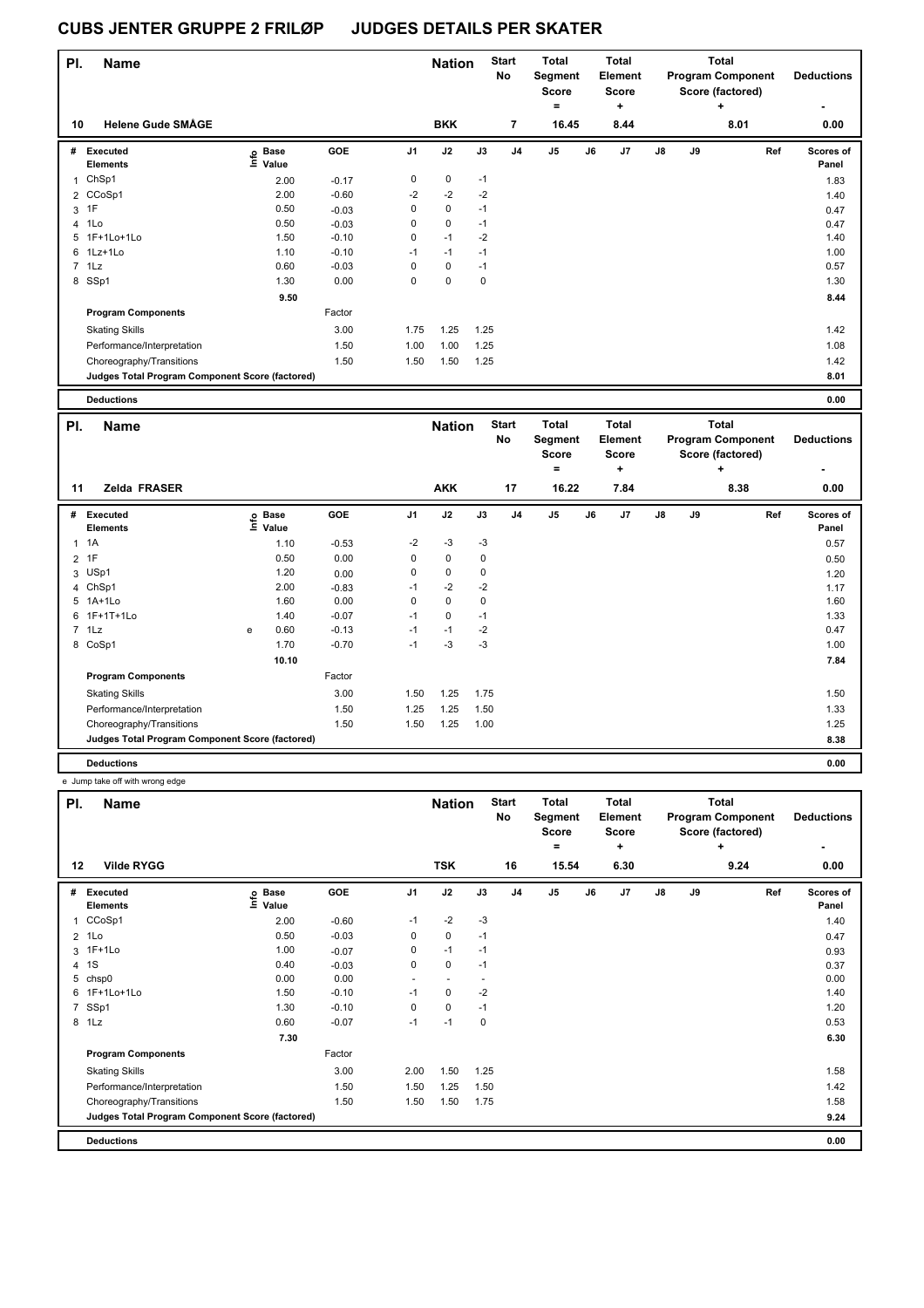| PI. | <b>Name</b>                                     |                                  |         |                | <b>Nation</b> |      | <b>Start</b><br>No | <b>Total</b><br>Segment<br>Score |    | Total<br>Element<br><b>Score</b> |               |    | <b>Total</b><br><b>Program Component</b><br>Score (factored) | <b>Deductions</b>  |
|-----|-------------------------------------------------|----------------------------------|---------|----------------|---------------|------|--------------------|----------------------------------|----|----------------------------------|---------------|----|--------------------------------------------------------------|--------------------|
| 13  | <b>Synne SANDBAKKEN</b>                         |                                  |         |                | <b>GKK</b>    |      | 6                  | ۰<br>14.08                       |    | ÷<br>6.47                        |               |    | ÷<br>7.61                                                    | 0.00               |
|     |                                                 |                                  |         |                |               |      |                    |                                  |    |                                  |               |    |                                                              |                    |
| #   | Executed<br><b>Elements</b>                     | <b>Base</b><br>e Base<br>E Value | GOE     | J <sub>1</sub> | J2            | J3   | J <sub>4</sub>     | J <sub>5</sub>                   | J6 | J7                               | $\mathsf{J}8$ | J9 | Ref                                                          | Scores of<br>Panel |
| 1   | CoSp1                                           | 1.70                             | 0.00    | 0              | $\mathbf 0$   | 0    |                    |                                  |    |                                  |               |    |                                                              | 1.70               |
|     | $2$ 1 Lo                                        | 0.50                             | 0.00    | 0              | $\mathbf 0$   | 0    |                    |                                  |    |                                  |               |    |                                                              | 0.50               |
| 3   | $1S+1Lo$                                        | 0.90                             | 0.00    | 0              | 0             | 0    |                    |                                  |    |                                  |               |    |                                                              | 0.90               |
| 4   | 1A                                              | 1.10                             | $-0.40$ | $-1$           | $-3$          | $-2$ |                    |                                  |    |                                  |               |    |                                                              | 0.70               |
| 5   | ChSp0                                           | 0.00                             | 0.00    |                |               |      |                    |                                  |    |                                  |               |    |                                                              | 0.00               |
|     | 6 1F+1Lo<<+1S                                   | 0.90                             | $-0.13$ | $-1$           | $-1$          | $-2$ |                    |                                  |    |                                  |               |    |                                                              | 0.77               |
|     | 7 1F                                            | 0.50                             | 0.00    | 0              | $\pmb{0}$     | 0    |                    |                                  |    |                                  |               |    |                                                              | 0.50               |
|     | 8 CCoSp1                                        | 2.00                             | $-0.60$ | $-2$           | $-2$          | $-2$ |                    |                                  |    |                                  |               |    |                                                              | 1.40               |
|     |                                                 | 7.60                             |         |                |               |      |                    |                                  |    |                                  |               |    |                                                              | 6.47               |
|     | <b>Program Components</b>                       |                                  | Factor  |                |               |      |                    |                                  |    |                                  |               |    |                                                              |                    |
|     | <b>Skating Skills</b>                           |                                  | 3.00    | 1.25           | 1.25          | 1.50 |                    |                                  |    |                                  |               |    |                                                              | 1.33               |
|     | Performance/Interpretation                      |                                  | 1.50    | 1.50           | 0.75          | 1.75 |                    |                                  |    |                                  |               |    |                                                              | 1.33               |
|     | Choreography/Transitions                        |                                  | 1.50    | 1.25           | 1.00          | 1.00 |                    |                                  |    |                                  |               |    |                                                              | 1.08               |
|     | Judges Total Program Component Score (factored) |                                  |         |                |               |      |                    |                                  |    |                                  |               |    |                                                              | 7.61               |
|     | <b>Deductions</b>                               |                                  |         |                |               |      |                    |                                  |    |                                  |               |    |                                                              | 0.00               |

<< Downgraded jump

| PI.            | <b>Name</b>                                     |   |                            |         |                | <b>Nation</b> |      | <b>Start</b><br>No | <b>Total</b><br>Segment<br><b>Score</b> |    | <b>Total</b><br>Element<br><b>Score</b> |               |    | <b>Total</b><br><b>Program Component</b><br>Score (factored) | <b>Deductions</b>  |
|----------------|-------------------------------------------------|---|----------------------------|---------|----------------|---------------|------|--------------------|-----------------------------------------|----|-----------------------------------------|---------------|----|--------------------------------------------------------------|--------------------|
|                |                                                 |   |                            |         |                |               |      |                    | =                                       |    | ٠                                       |               |    | ٠                                                            |                    |
| 14             | <b>Maria Tran HILLESTAD</b>                     |   |                            |         |                | <b>OSK</b>    |      | 12                 | 13.96                                   |    | 7.07                                    |               |    | 6.89                                                         | 0.00               |
| #              | <b>Executed</b><br><b>Elements</b>              |   | e Base<br>E Value<br>Value | GOE     | J <sub>1</sub> | J2            | J3   | J <sub>4</sub>     | J <sub>5</sub>                          | J6 | J7                                      | $\mathsf{J}8$ | J9 | Ref                                                          | Scores of<br>Panel |
| 1              | SISt1                                           |   | 1.80                       | $-0.50$ | $-1$           | $-2$          | $-2$ |                    |                                         |    |                                         |               |    |                                                              | 1.30               |
| $\overline{2}$ | 1A                                              |   | 1.10                       | $-0.20$ | $-2$           | $-1$          | 0    |                    |                                         |    |                                         |               |    |                                                              | 0.90               |
| $\mathbf{3}$   | 1F+1Lo+1T<<                                     |   | 1.00                       | $-0.13$ | 0              | $-2$          | $-2$ |                    |                                         |    |                                         |               |    |                                                              | 0.87               |
|                | 4 CCoSp1                                        |   | 2.00                       | $-0.70$ | $-1$           | $-3$          | $-3$ |                    |                                         |    |                                         |               |    |                                                              | 1.30               |
| 5              | 2S<                                             |   | 1.00                       | $-0.60$ | -3             | $-3$          | -3   |                    |                                         |    |                                         |               |    |                                                              | 0.40               |
| 6              | 1Lz                                             | е | 0.60                       | $-0.27$ | $-2$           | $-3$          | -3   |                    |                                         |    |                                         |               |    |                                                              | 0.33               |
|                | $7$ 1A+1T <<                                    |   | 1.10                       | $-0.13$ | 0              | $\pmb{0}$     | $-2$ |                    |                                         |    |                                         |               |    |                                                              | 0.97               |
|                | 8 USp1                                          |   | 1.20                       | $-0.20$ | 0              | $-1$          | $-1$ |                    |                                         |    |                                         |               |    |                                                              | 1.00               |
|                |                                                 |   | 9.80                       |         |                |               |      |                    |                                         |    |                                         |               |    |                                                              | 7.07               |
|                | <b>Program Components</b>                       |   |                            | Factor  |                |               |      |                    |                                         |    |                                         |               |    |                                                              |                    |
|                | <b>Skating Skills</b>                           |   |                            | 3.00    | 1.00           | 1.00          | 1.50 |                    |                                         |    |                                         |               |    |                                                              | 1.17               |
|                | Performance/Interpretation                      |   |                            | 1.50    | 1.00           | 0.50          | 1.75 |                    |                                         |    |                                         |               |    |                                                              | 1.08               |
|                | Choreography/Transitions                        |   |                            | 1.50    | 1.00           | 1.25          | 1.25 |                    |                                         |    |                                         |               |    |                                                              | 1.17               |
|                | Judges Total Program Component Score (factored) |   |                            |         |                |               |      |                    |                                         |    |                                         |               |    |                                                              | 6.89               |
|                | <b>Deductions</b>                               |   |                            |         |                |               |      |                    |                                         |    |                                         |               |    |                                                              | 0.00               |

< Under-rotated jump << Downgraded jump e Jump take off with wrong edge

| PI.                                             | <b>Name</b>                 |                              |         |                | <b>Nation</b> |      | <b>Start</b><br><b>No</b> | Total<br>Segment<br><b>Score</b><br>= |    | <b>Total</b><br>Element<br><b>Score</b><br>÷ |    |    | Total<br><b>Program Component</b><br>Score (factored)<br>٠ | <b>Deductions</b>  |
|-------------------------------------------------|-----------------------------|------------------------------|---------|----------------|---------------|------|---------------------------|---------------------------------------|----|----------------------------------------------|----|----|------------------------------------------------------------|--------------------|
| 15                                              | Iren Naz MØLLER             |                              |         |                | <b>RKK</b>    |      | 5                         | 12.08                                 |    | 5.84                                         |    |    | 6.24                                                       | 0.00               |
| #                                               | Executed<br><b>Elements</b> | <b>Base</b><br>lnfo<br>Value | GOE     | J <sub>1</sub> | J2            | J3   | J <sub>4</sub>            | J <sub>5</sub>                        | J6 | J <sub>7</sub>                               | J8 | J9 | Ref                                                        | Scores of<br>Panel |
| $\overline{1}$                                  | 1Lo                         | 0.50                         | 0.00    | 0              | $\pmb{0}$     | 0    |                           |                                       |    |                                              |    |    |                                                            | 0.50               |
| $\overline{2}$                                  | $1F+1Lo$                    | 1.00                         | $-0.03$ | 0              | 0             | $-1$ |                           |                                       |    |                                              |    |    |                                                            | 0.97               |
|                                                 | 3 CoSp1                     | 1.70                         | $-0.20$ | $\Omega$       | $-2$          | 0    |                           |                                       |    |                                              |    |    |                                                            | 1.50               |
|                                                 | 4 1S+1Lo+1T<<               | 0.90                         | $-0.17$ | $-2$           | $-2$          | $-1$ |                           |                                       |    |                                              |    |    |                                                            | 0.73               |
| 5                                               | 1F                          | 0.50                         | $-0.03$ | 0              | $\mathbf 0$   | $-1$ |                           |                                       |    |                                              |    |    |                                                            | 0.47               |
|                                                 | 6 USp1                      | 1.20                         | 0.00    | 0              | $\mathbf 0$   | 0    |                           |                                       |    |                                              |    |    |                                                            | 1.20               |
| $\overline{7}$                                  | chsp0                       | 0.00                         | 0.00    |                | $\sim$        |      |                           |                                       |    |                                              |    |    |                                                            | 0.00               |
|                                                 | 8 1F                        | 0.50                         | $-0.03$ | 0              | $\pmb{0}$     | $-1$ |                           |                                       |    |                                              |    |    |                                                            | 0.47               |
|                                                 |                             | 6.30                         |         |                |               |      |                           |                                       |    |                                              |    |    |                                                            | 5.84               |
|                                                 | <b>Program Components</b>   |                              | Factor  |                |               |      |                           |                                       |    |                                              |    |    |                                                            |                    |
|                                                 | <b>Skating Skills</b>       |                              | 3.00    | 1.00           | 1.00          | 1.00 |                           |                                       |    |                                              |    |    |                                                            | 1.00               |
|                                                 | Performance/Interpretation  |                              | 1.50    | 0.75           | 1.00          | 1.50 |                           |                                       |    |                                              |    |    |                                                            | 1.08               |
|                                                 | Choreography/Transitions    |                              | 1.50    | 0.75           | 1.25          | 1.25 |                           |                                       |    |                                              |    |    |                                                            | 1.08               |
| Judges Total Program Component Score (factored) |                             |                              |         |                |               |      |                           |                                       |    | 6.24                                         |    |    |                                                            |                    |
|                                                 | <b>Deductions</b>           |                              |         |                |               |      |                           |                                       |    |                                              |    |    |                                                            | 0.00               |

<< Downgraded jump